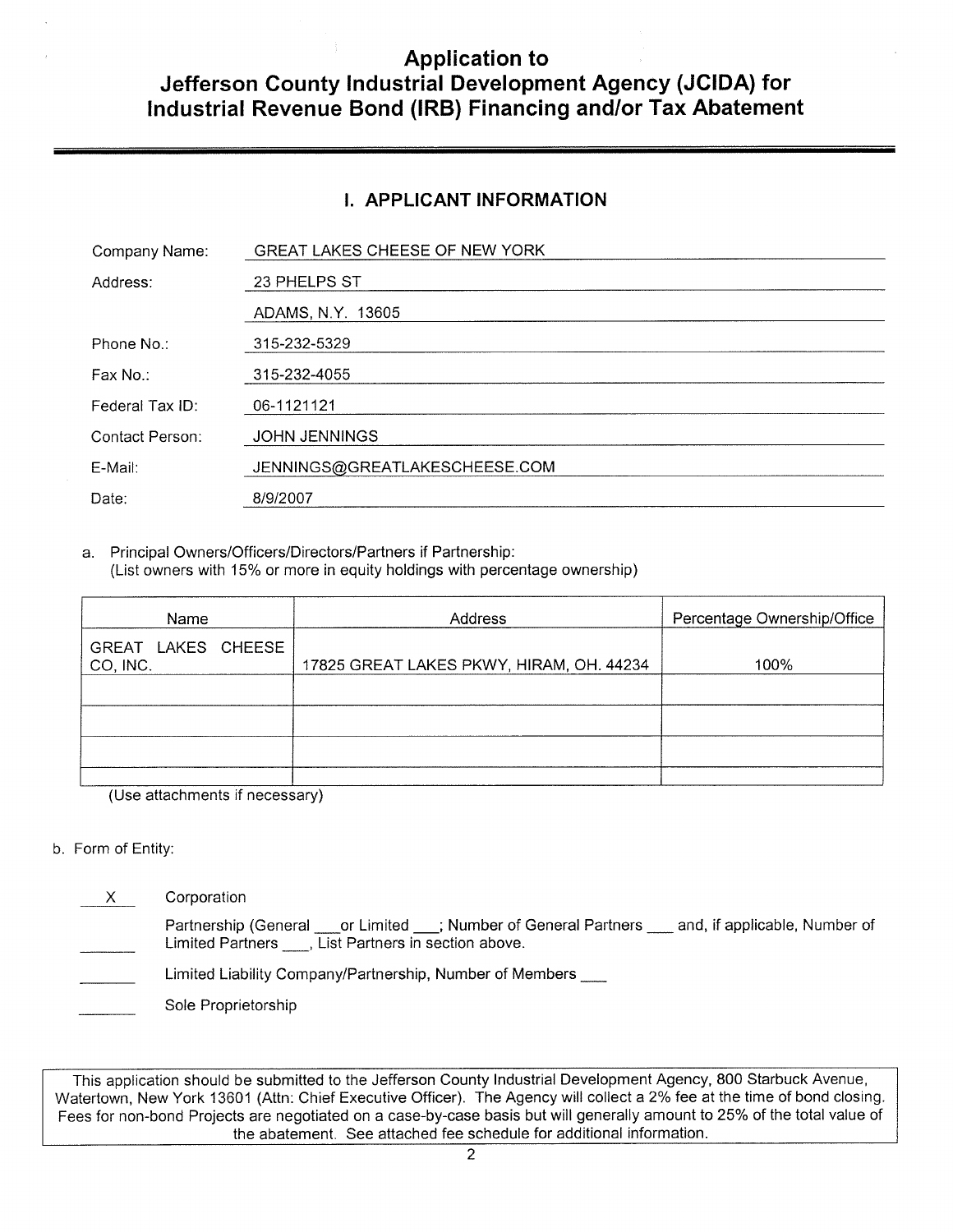c. If a corporation, partnership, limit, , , , , , , , , , ability company/partnership:

What is the date of establishment? DECEMBER 29,1984

Place of organization \_\_\_\_\_ NEW YORK \_\_\_\_ and,

If a foreign organization, is the Application authorized to do business in the State of New York?

(Attach organizational chart or other description if applicant is a subsidiary or otherwise affiliated with another entity)

d. Attach certified financial statements for the company's last three complete fiscal years. If the company is publicly held, attached the latest Form 10K as well.

#### **II. APPLICANT'S COUNSEL**

| Name:      | <b>HAHN LOESER &amp; PARKS</b> |  |
|------------|--------------------------------|--|
| Address:   | 200 PUBLIC SQUARE              |  |
|            | CLEVELAND, OH. 44114           |  |
| Phone No.: | 216-621-0150                   |  |
| Fax No∴    | 216-241-2824                   |  |
| E-Mail:    | HAHNLAW.COM                    |  |
|            |                                |  |

#### **III. PROJECT INFORMATION:**

a. Describe the proposed acquisitions, construction or reconstruction and a description of the costs and expenditures expected. (Attach additional sheets or documentation as necessary).

|       | LAND IMPROVEMENTS & ACQUISTIONS - \$530,000<br>T. EXEMPT |  |                                |                       |                                                                                                                       |
|-------|----------------------------------------------------------|--|--------------------------------|-----------------------|-----------------------------------------------------------------------------------------------------------------------|
|       | BUILDING - \$34,333,000                                  |  |                                |                       |                                                                                                                       |
|       | BUILDING EQUIPMENT - \$3,054,000                         |  |                                |                       |                                                                                                                       |
|       | MACHINERY - \$48,694,000                                 |  | The Exempt                     |                       |                                                                                                                       |
|       |                                                          |  |                                |                       |                                                                                                                       |
|       |                                                          |  |                                |                       |                                                                                                                       |
| $b$ . |                                                          |  |                                |                       |                                                                                                                       |
|       | Project Address:                                         |  | 23 PHELPS ST ADAMS, N.Y. 13605 |                       |                                                                                                                       |
|       | Name of Municipality:                                    |  | <b>VILLAGE OF ADAMS</b>        |                       |                                                                                                                       |
|       | Name of School District:                                 |  | SOUTH JEFFERSON CENTRAL SCHOOL |                       |                                                                                                                       |
|       |                                                          |  |                                |                       |                                                                                                                       |
|       | c. Are Utilities on Site?                                |  |                                |                       |                                                                                                                       |
|       | Water:                                                   |  | YES-(relocate & upsize needed) | Electric:             | YES – (new source needed)                                                                                             |
|       | Gas:                                                     |  | YES - (new line needed)        | Sanitary/Storm Sewer: | YES - (relocation needed)                                                                                             |
| d.    |                                                          |  |                                |                       | Present legal owner of the site if other than Applicant and by what means will the site be acquired for this Project: |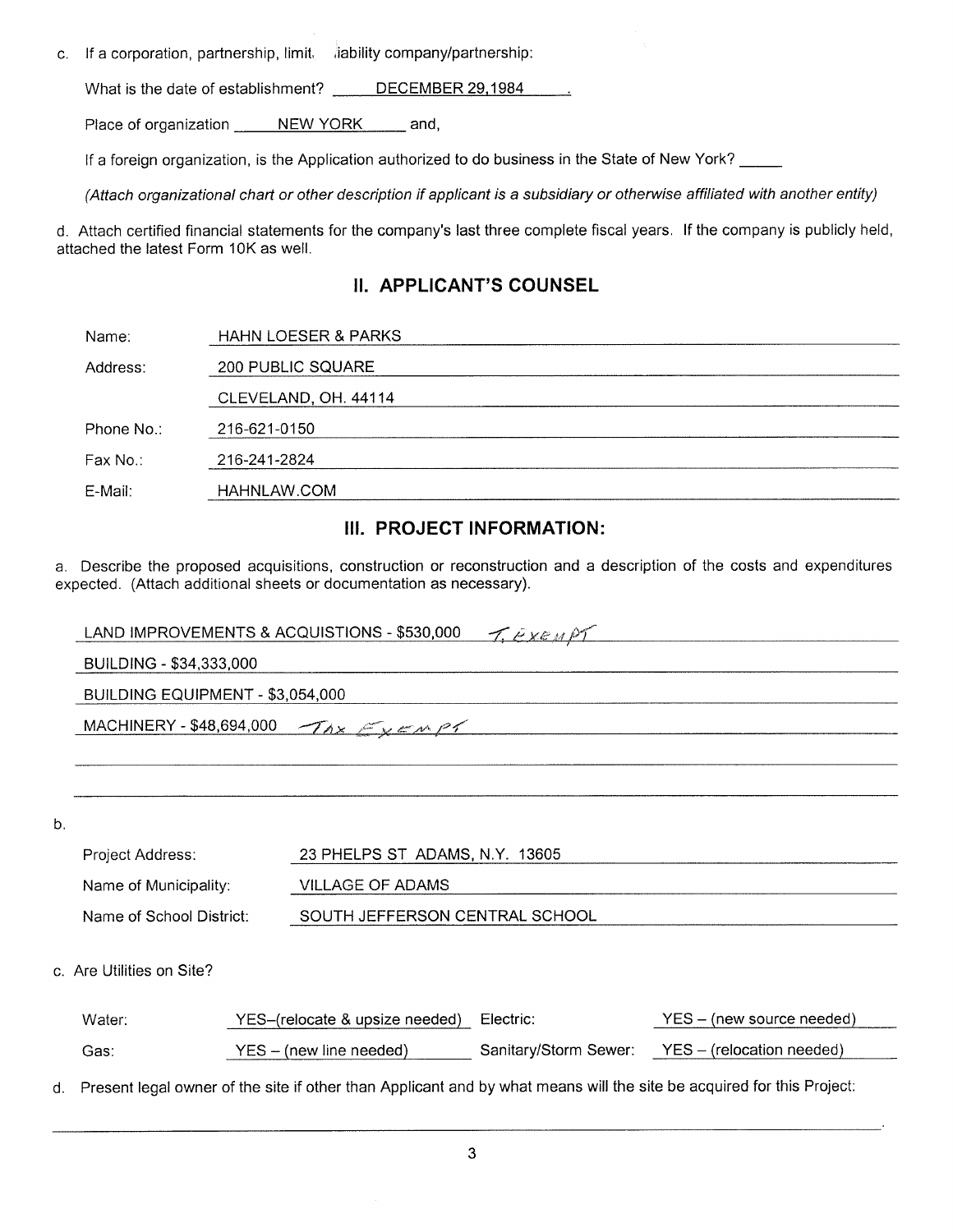e. Zoning of Project Site:

| INDUSTRIAL<br>INDUSTRIAL<br>Current:<br>Proposed: |
|---------------------------------------------------|
|---------------------------------------------------|

f. Are any variances needed? YES -(already approved)

g. Principal Use of Project upon Completion:

#### PRODUCTION OF CHEESE AND WHEY PRODUCTS

h. Will the Project result in the removal of a plant or facility of the Applicant from one area of the State of New York to another? NO

i. Will the Project result in the removal of a plant or facility of another proposed occupant of the Project from one area of the State of New York to another area of the State of New York? the State of New York to another area of the State of New York?

j. Will the Project result in the abandonment of one or more plants or facilities located in the State of New York? NO  $\sim$ 

#### k. Project Costs (Estimates):

| Category   | Amount        |
|------------|---------------|
| Land       | \$<br>530,000 |
| Building   | \$34,333,000  |
| Equipment  | \$51,747,000  |
| Soft Costs |               |
| Other      |               |
|            |               |
| Total      | \$86,610,000  |

I. Job Creation:

How many construction jobs will be created by the Project?  $60 - 100$ Complete the following table in accordance with the instructions on the following page.

| (A)                   | (B)<br>Annual or | (C)<br>Current         | (D)<br>Jobs          | (E)<br>Jobs          | (F)<br>Jobs            | (G)                   |
|-----------------------|------------------|------------------------|----------------------|----------------------|------------------------|-----------------------|
| Job Title             | Hourly<br>Wages  | Number of<br>Positions | Created:<br>Year One | Created:<br>Year Two | Created:<br>Year Three | Total Jobs<br>Created |
| PRODUCTION/SANIT/WHSE | \$31,457         | 54                     |                      |                      |                        |                       |
| <b>QUALITY</b>        | \$31,293         | 2                      |                      |                      |                        |                       |
| <b>MAINTENANCE</b>    | \$44,137         | 9                      | $\mathcal{P}$        | $\mathcal{P}$        |                        | 4                     |
| <b>ADMIN/MGMT</b>     | \$55,519         | $\overline{4}$         |                      |                      |                        |                       |
| LEADS/SUPERVISORS     | \$44,950         | 9                      |                      |                      |                        |                       |
| TOTALS:               |                  | 78                     | 3                    | 9                    |                        | 12                    |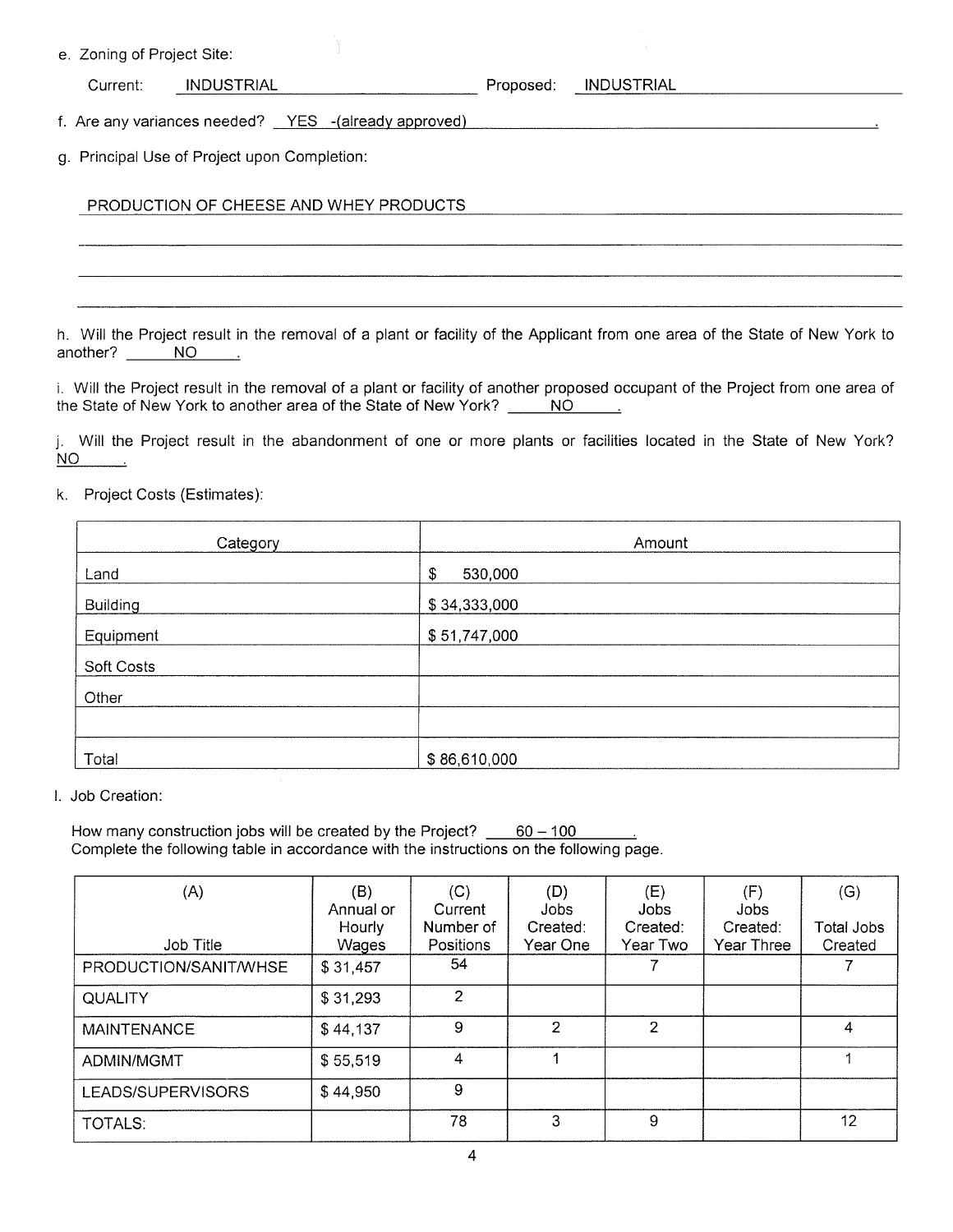| Instructions: |                                                                                                                                                                   |
|---------------|-------------------------------------------------------------------------------------------------------------------------------------------------------------------|
| Column A:     | Insert the job titles that exist within the company at the time of application, as well as any job titles that will be<br>established as a result of the Project. |
| Column B:     | Indicate the entry level wage for each listed job title either in terms of hourly pay or annual salary.                                                           |
| Column C:     | For each listed job title insert the number of positions that exist at the time of application.                                                                   |
| Column D:     | Insert the number of jobs to be created during year one of the Project for each listed job title.                                                                 |
| Column E:     | Insert the number of jobs to be created during year two of the Project for each listed job title.                                                                 |
| Column F:     | Insert the number of jobs to be created during year three of the Project for each listed job title.                                                               |
| Column G:     | Indicate the total number of jobs to be created for each listed title as a result of the Project. (Column D + Column E +                                          |
|               | Column $F =$ Column G)                                                                                                                                            |

#### **Use an additional sheet if necessary.**

m. List capital expenditures of the company at this location:

| Category   | Last Three Years | <b>Next Three Years</b> |
|------------|------------------|-------------------------|
| Land       | \$<br>11,892     | \$<br>530,000           |
| Building   | \$<br>254,162    | \$34,333,000            |
| Equipment  | \$2,685,550      | \$51,748,000            |
| Soft Costs |                  |                         |
| Other      |                  |                         |
|            |                  |                         |
| Total      | \$2,951,604      | \$86,610,000            |

n. List any other positive impacts that the Project may have on the economy of Jefferson County:

SEE ATTACHED "CONFORMITY TO DIEVELOPMENT POLICY" DOCUMENT.

#### **IV. JCIDA FINANCIAL SUMMARY**

The following information will be used to determine the extent and applicability of incentives to the Project. Not all incentives will be available to all Projects, but will be applied on the basis of the economic impact of the Project.

a. Sales Tax

 $\cdot$ 

| What is the budgeted construction cost of the Project?                                                                                                 | \$34,333,000   |
|--------------------------------------------------------------------------------------------------------------------------------------------------------|----------------|
| If there are Project costs that are subject to sales tax that are not included in the<br>construction value above, provide an estimate of those costs: |                |
|                                                                                                                                                        |                |
|                                                                                                                                                        |                |
| b. Mortgage Tax                                                                                                                                        |                |
| What is the expected mortgage amount for the Project?                                                                                                  | 0              |
| c. Real Property Tax Abatement                                                                                                                         |                |
| What is the expected real property tax assessment of the improvement/Project?                                                                          | <b>UNKNOWN</b> |
| d. Tax Exempt Bond Interest                                                                                                                            |                |
| What is the Company's current cost of capital?                                                                                                         | N/A<br>%       |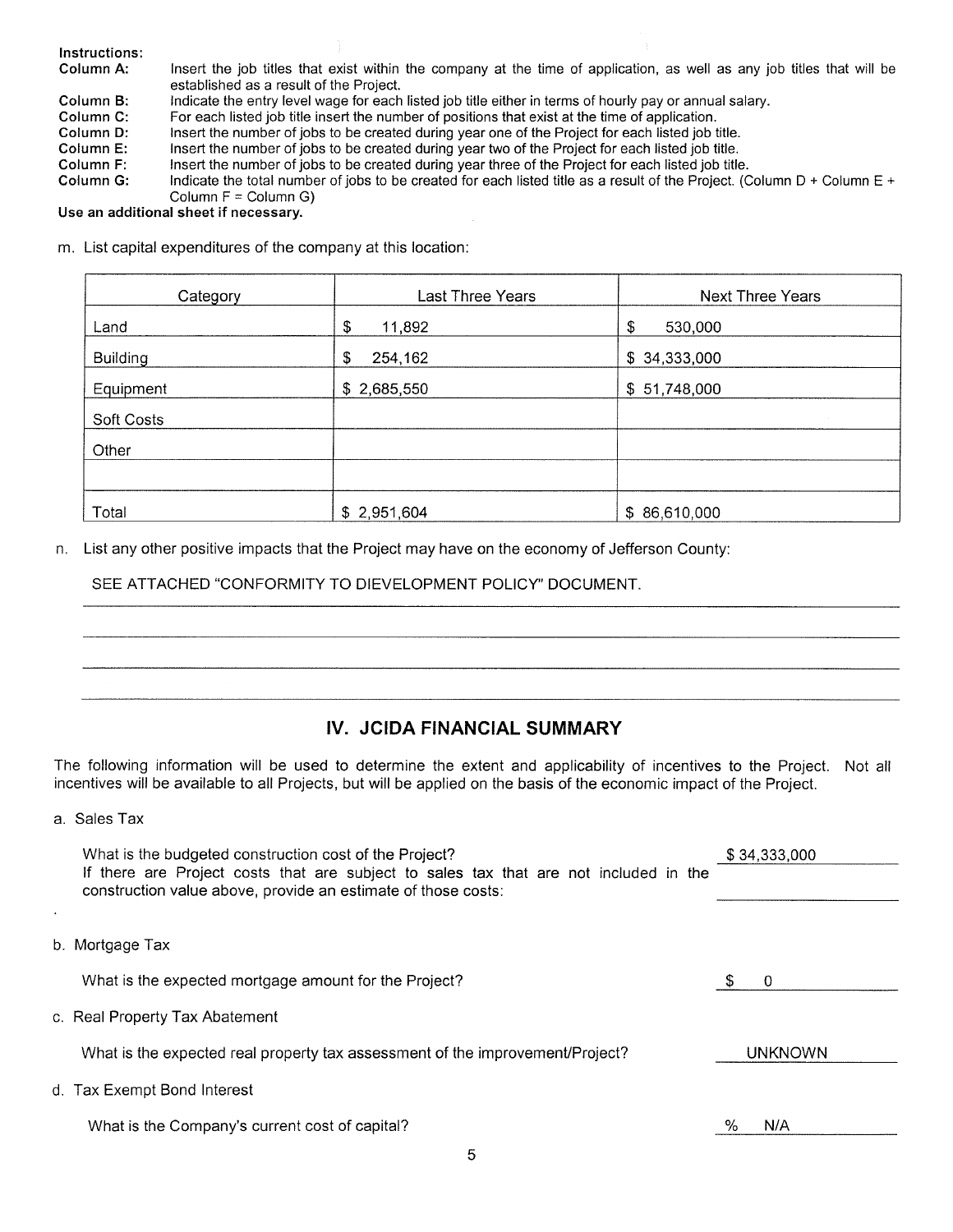## **V. F-PRESENTATIONS BY THE APPLICANT**

The Applicant understands and agrees with the Agency as follows:

#### **HOLD HARMLESS AGREEMENT**

Applicant hereby releases the Jefferson County Industrial Development Agency and the members, officers, servants, agents and employees thereof (the 'Agency') from, agrees that the Agency shall not be liable for and agrees to indemnify, defend and hold the Agency harmless from and against any and all liability arising from or expense incurred by (A) the Agency's examination and processing of, and action pursuant to or upon, the attached Application, regardless of whether or not the Application or the Project described therein or the tax exemption and other assistance requested therein are favorably acted upon by the Agency, (B) the Agency's acquisition, construction and/or installation of the Project described therein and (C) any further action taken by the Agency with respect to the Project; including without limiting the generality of the foregoing, all causes of action and attorneys' fees and any other expenses incurred in defending any suites or actions which may arise as a result of any of the foregoing. If, for any reason, the Applicant fails to conclude or consummate necessary negotiations, or fails, within a reasonable or specified period of time, to take reasonable, proper or requested action, or withdraws, abandons, cancels or neglects the Application, or if the Agency or the Applicant are unable to reach final agreement with the respect to the Project, then, and in the event, upon presentation of an invoice itemizing the same, the Applicant shall pay to the Agency, its agents or assigns, all costs incurred by the Agency in the processing of the Application, including attorneys' fees, if any.

(Applicant)

| By:    |  |
|--------|--|
| Name:  |  |
| Title: |  |

Sworn to before me this \_\_\_\_\_\_\_\_ day of \_\_\_\_\_\_\_\_\_\_\_\_\_\_\_\_\_\_\_\_ , \_\_\_\_\_\_\_\_\_\_\_

Notary Public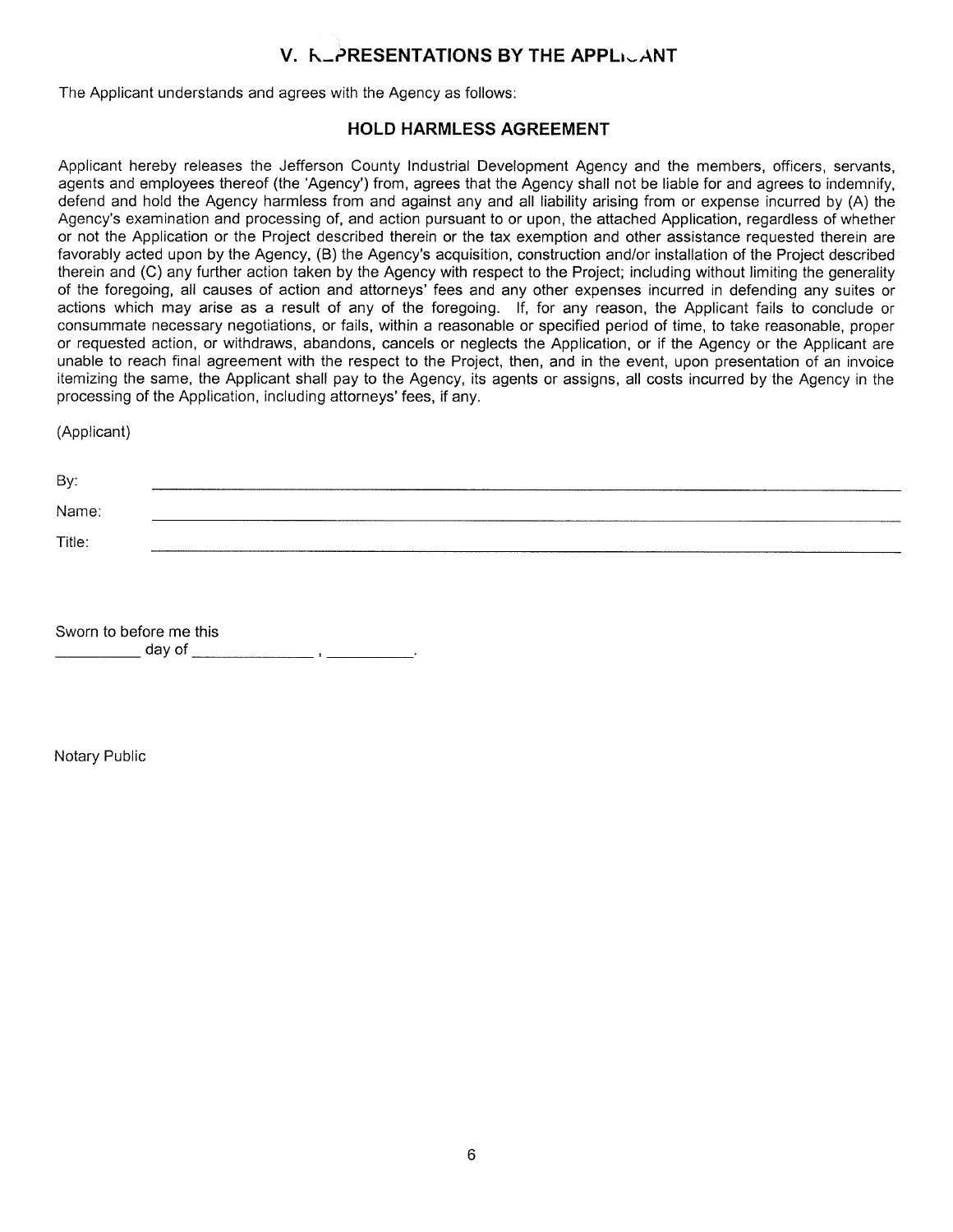

Great Lakes Cheese of New York, Inc. 23 Phelps Street Adams, New York 13605 315-232-4511 Fax 315-232-4055

"Conformity to Development Policy"

The agricultural industry is one industry that has been targeted for consideration of Empire Zone benefits. It is also one the largest industries in Jefferson County.

The economic benefits of this project well extend beyond retaining the existing work force and the projected additional employees. There is documented data that states, for the agricultural industry, for every job created at a processing facility there are four additional jobs created in the community. That is one of the largest economic multiplier for any industry. The milk supplied, which is the most significant cost to this operation, is purchased from producers located in approximately a thirty five mile radius of the plant. Those dollars will also be contributing to the local economies.

The magnitude of the investment will have an immediate impact on the economy of the local communities and long-term will result in a significant increase in the tax revenue as well.

The commitment that Great Lakes Cheese is looking to make would be greater than any manufacturing business has made or has been willing to make in this area for some time now. For the past twenty years, Great Lakes Cheese has been commited to the economy of North Country, which has been evident from the willingness to reinvest in the facility. It's now time to move to the next level with facility and it's imperative that this inclusion application be considered and approved.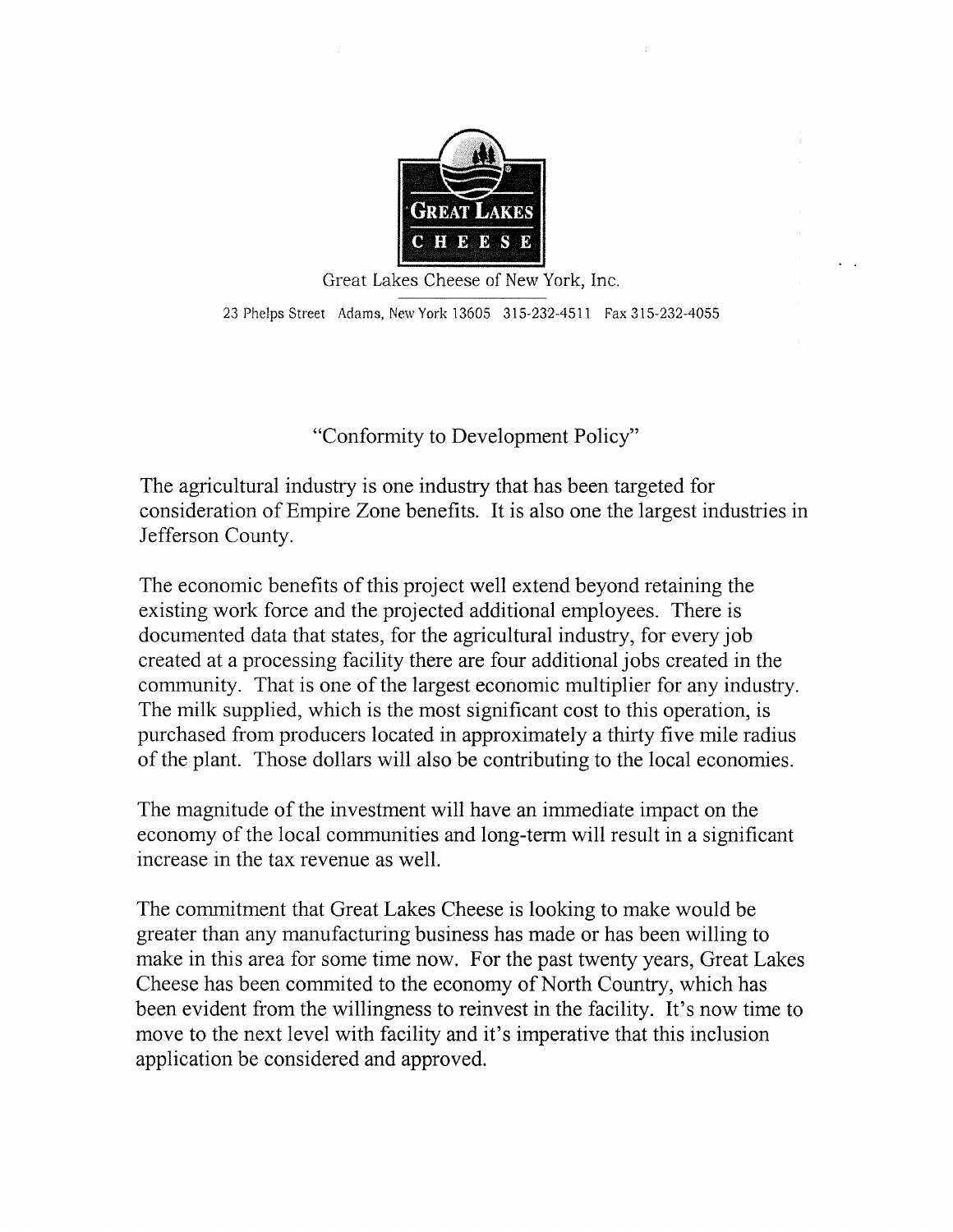

# Internal Report: Great Lakes Cheese - Great Lakes

## Table 1: Basic Information

| Project Name        | Great Lakes                                                           |
|---------------------|-----------------------------------------------------------------------|
| Project Applicant   | Great Lakes Cheese                                                    |
| Project Description | Construct Production Facility for producing Cheese and Whey Products. |
| Project Industry    | Food Manufacturing                                                    |
| Municipality        | Adams Village                                                         |
| School District     | South Jefferson                                                       |
| Type of Transaction | Tax Exemptions                                                        |
| Project Cost        | \$86,610,000                                                          |

## Table 2: Permanent New/Retained Employment (Annual FTEs)

|                                                 | <b>State</b>                       | <b>Region</b>                          |
|-------------------------------------------------|------------------------------------|----------------------------------------|
| <b>Total Employment</b>                         | 663                                | 663                                    |
| Direct <sup>**</sup>                            | 90 (12 created and 78<br>retained) | 90 (12 created and 78 $ $<br>retained) |
| Indirect <sup>***</sup>                         | 220                                | 220.                                   |
| Induced <sup>****</sup>                         | 38                                 | 38                                     |
| Temporary Construction (Direct and<br>Indirect) | 315                                | 315                                    |

## Table 3: Permanent New/Retained Labor Income (Annual) & Average Salary (Annual)

|                                                 | <b>State Labor</b><br>Income | <b>Region Labor</b><br>Income | Average<br><b>Salary</b> |
|-------------------------------------------------|------------------------------|-------------------------------|--------------------------|
| Total                                           | \$25,275,533                 | \$25,275,533                  | \$38,106                 |
| Direct <sup>**</sup>                            | \$4,346,821                  | \$4,346,821                   | \$48,298                 |
| Indirect <sup>ssee</sup>                        | \$5,305,439                  | \$5,305,439                   | \$24,101                 |
| Induced <sup>****</sup>                         | \$1,318,864                  | \$1,318,864                   | \$34,956                 |
| Temporary Construction (Direct and<br>Indirect) | \$14,304,409                 | \$14,304,409                  | \$45,349                 |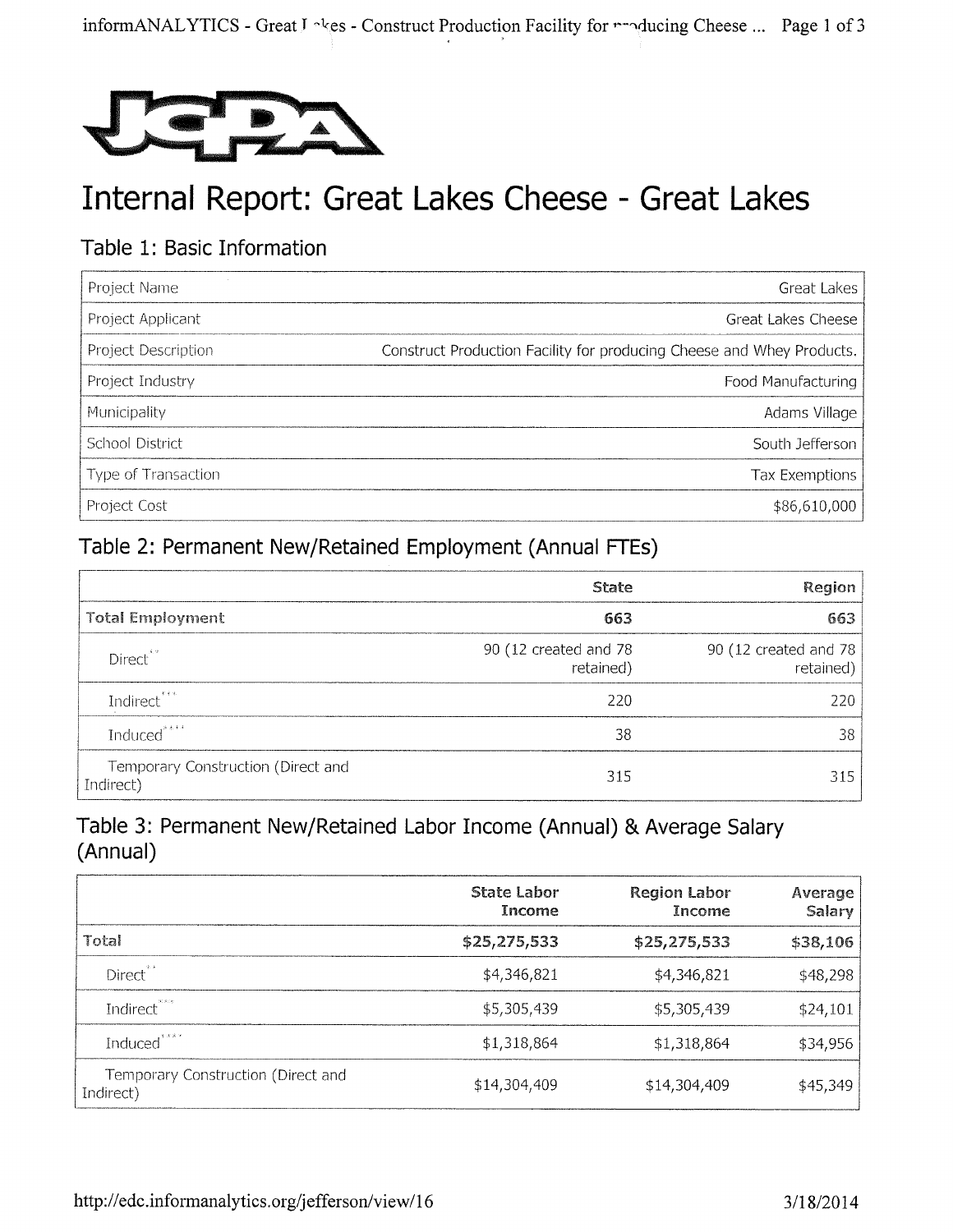| <b>Total Costs to State and Region</b>     | \$16,631,659  |
|--------------------------------------------|---------------|
| Property Tax Revenue Forgone               | \$11,970,694  |
| 485-B Property Tax Abatement               | \$1,276,211   |
| Above 485-B                                | \$10,694,483  |
| Sales Tax Revenue Forgone                  | \$5,074,716   |
| <b>Construction Materials</b>              | \$1,064,323   |
| Other Items                                | \$4,010,393   |
| Less IDA Fee                               | $-$ \$413,750 |
| <b>Total Benefits to State and Region</b>  | \$7,917,695   |
| <b>Total State Benefits</b>                | \$5,042,256   |
| Income Tax Revenue                         | \$3,073,091   |
| Direct**                                   | \$1,919,782   |
| Indirect <sup>***</sup>                    | \$312,421     |
| Induced <sup>****</sup>                    | \$427,151     |
| Construction (Direct and Indirect, 1 year) | \$413,736     |
| Sales Tax Revenue                          | \$1,969,166   |
| Direct <sup>**</sup>                       | \$716,719     |
| Indirect***                                | \$874,779     |
| Induced <sup>****</sup>                    | \$217,459     |
| Construction (Direct and Indirect, 1 year) | \$160,209     |
| <b>Total Regional Benefits</b>             | \$2,875,439   |
| Property Tax/PILOT Revenue                 | \$1,029,346   |
| Sales Tax Revenue                          | \$1,846,093   |
| Direct <sup>**</sup>                       | \$671,924     |
| Indirect***                                | \$820,105     |
| Induced $i***$                             | \$203,868     |
| Construction (Direct and Indirect, 1 year) | \$150,196     |

# Table 4: Cost/Benefit Analysis (Discounted Present Value\*)

# Table 5: Local Fiscal Impact (Discounted Present Value\*)

| I Total Local Client Incentives                                     | \$14,012,451   |
|---------------------------------------------------------------------|----------------|
| Total Anticipated Local Revenue (Property Tax plus Local Sales Tax) | \$2,875,439    |
| l Net Local Revenue                                                 | $$-11,137,012$ |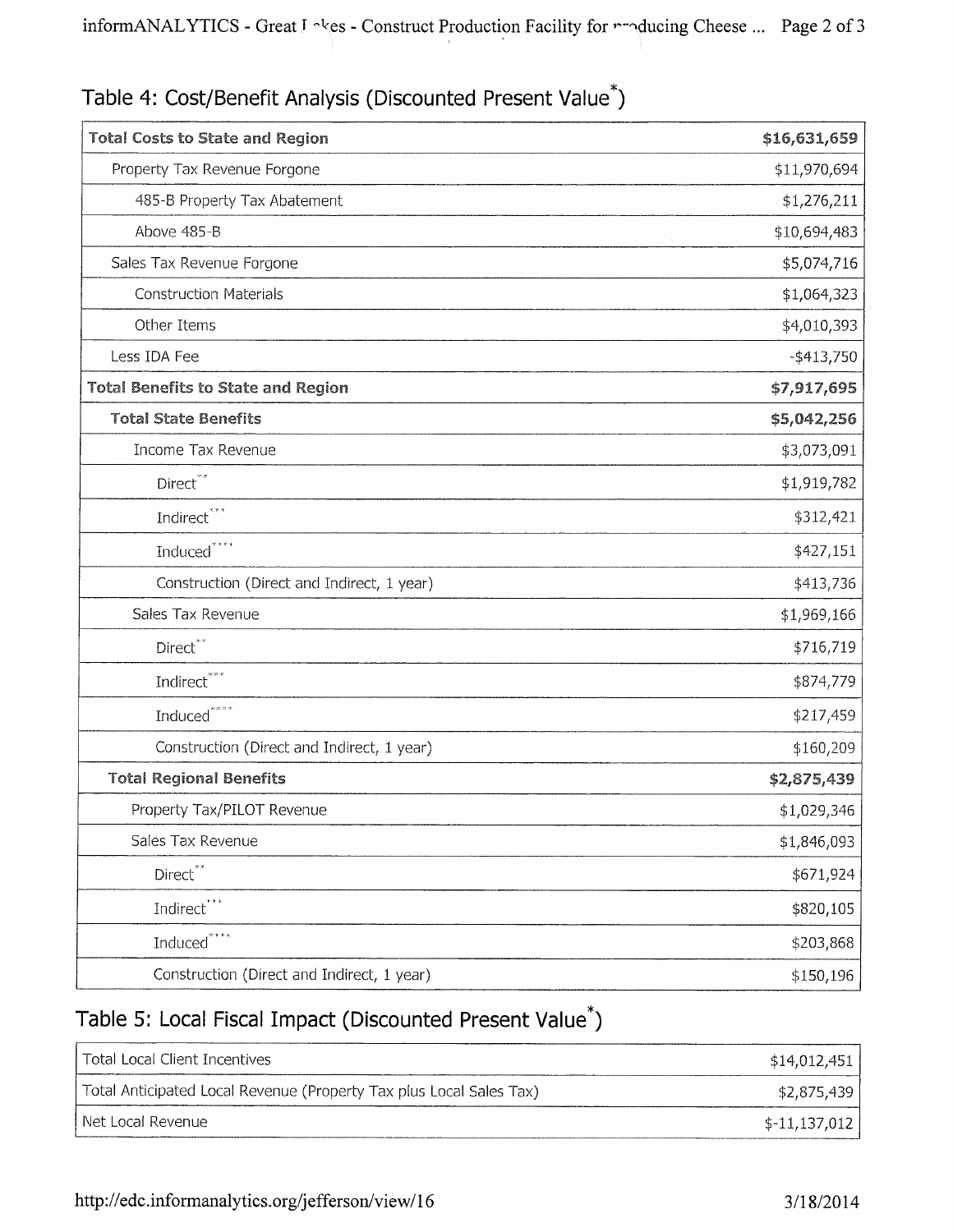# Table 6: Property Tax Revenue (Discounted Present Value\*)

| <b>Total Property Tax</b>               | \$1,791,085 |
|-----------------------------------------|-------------|
| <b>County Property Tax</b>              | \$390,591   |
| Property Tax on Existing Property       | \$160,885   |
| Property Tax on Improvement to Property | \$229,706   |
| City/Village Property Tax               | \$638,483   |
| Property Tax on Existing Property       | \$287,673   |
| Property Tax on Improvement to Property | \$350,811   |
| <b>Town Property Tax</b>                | \$107,043   |
| Property Tax on Existing Property       | \$40,663    |
| Property Tax on Improvement to Property | \$66,380    |
| <b>School District Property Tax</b>     | \$654,968   |
| Property Tax on Existing Property       | \$272,519   |
| Property Tax on Improvement to Property | \$382,450   |

\* Figures over 20 years and discounted by 3.49%

\*\* Direct - The recipient of IDA assistance adds new jobs to the regional economy and/or retains jobs at risk of being lost to another region.

Investments that result in displacing existing jobs (e.g., most retail and many service sector industries) do not fall under this definition.

\*\*\* Indirect - The recipient of IDA assistance makes purchases from regional firms, which stimulates suppliers to add jobs and payroll that are new to the regional economy or are saved from being lost to competitors outside the region.

\*\*\*\* Induced - The recipient of IDA assistance by adding to and/or retaining payroll stimulates household spending that is new to the regional economy and/or saved from being lost to competitors outside the region.

0 Center for Governmental Research 2014. All rights reserved.

Powered by **informANAIYTICS**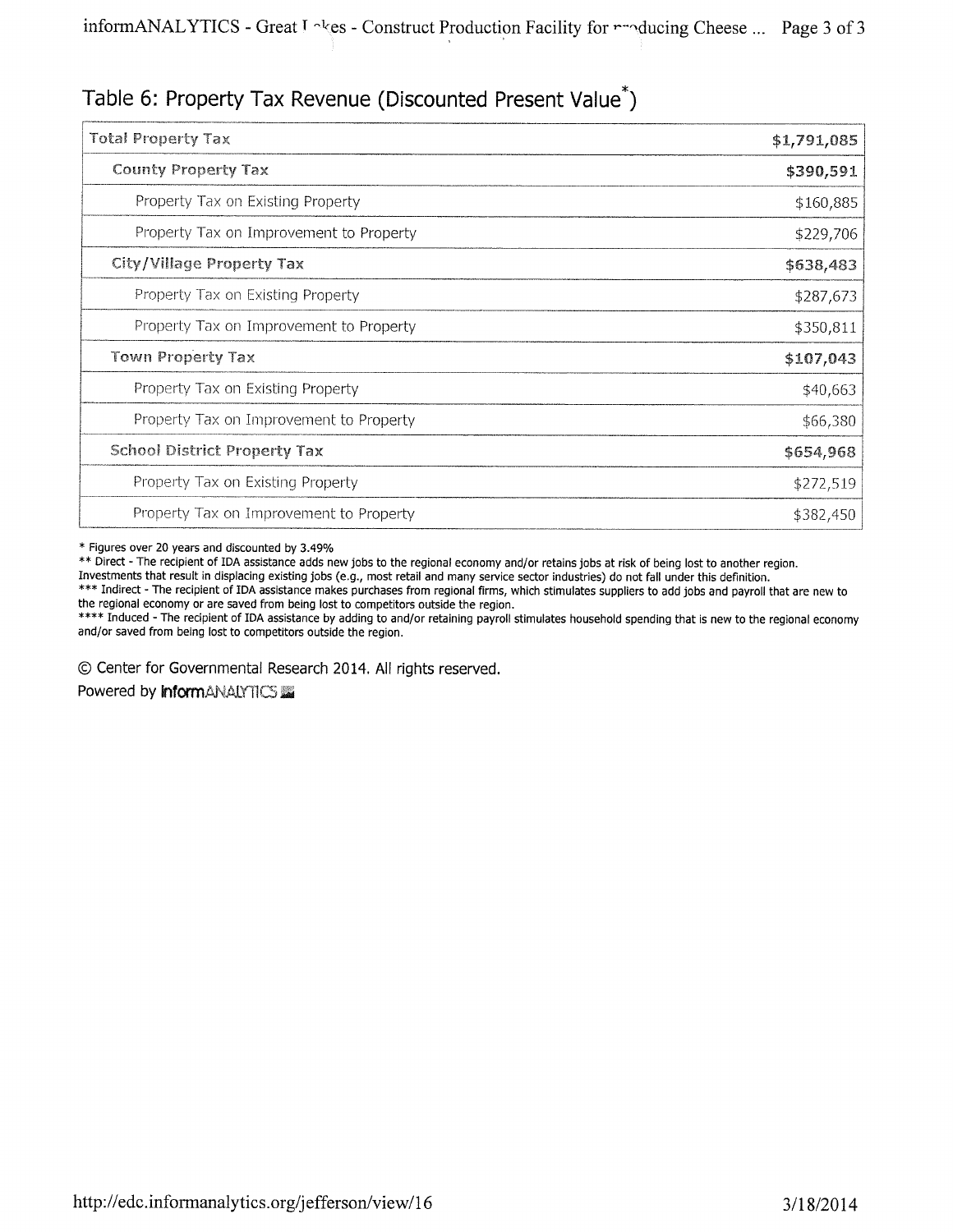### Great Lakes Cheese PILOT Years 11 through 20

 $\begin{smallmatrix} &1&1\\1&1&\\&1&\\&&1\end{smallmatrix}$ 

|        | st. |         |
|--------|-----|---------|
| ugh 20 |     | FOR CBA |

### Distribution %

| County             | 21.40%  |  |
|--------------------|---------|--|
| Town               | 5.79%   |  |
| Village            | 36.81%  |  |
| School             | 36.01%  |  |
|                    |         |  |
| Year 11            | 110,000 |  |
| Year 12            | 120,000 |  |
| Year 13            | 130,000 |  |
| Year 14            | 140,000 |  |
| Year 15            | 150,000 |  |
| Year 16            | 160,000 |  |
| Year 17            | 170,000 |  |
| Year 18            | 180,000 |  |
| Year 19            | 190,000 |  |
| <u> V - - - าก</u> | ההה ההי |  |

|         |         | County | Town   | Village | School | Total   |
|---------|---------|--------|--------|---------|--------|---------|
| Year 11 | 110,000 | 23,540 | 6,369  | 40,491  | 39,611 | 110,011 |
| Year 12 | 120,000 | 25,680 | 6,948  | 44,172  | 43,212 | 120,012 |
| Year 13 | 130,000 | 27,820 | 7,527  | 47,853  | 46,813 | 130,013 |
| Year 14 | 140,000 | 29,960 | 8,106  | 51,534  | 50,414 | 140,014 |
| Year 15 | 150,000 | 32,100 | 8,685  | 55,215  | 54,015 | 150,015 |
| Year 16 | 160,000 | 34,240 | 9,264  | 58,896  | 57,616 | 160,016 |
| Year 17 | 170,000 | 36,380 | 9,843  | 62,577  | 61,217 | 170,017 |
| Year 18 | 180,000 | 38,520 | 10,422 | 66,258  | 64,818 | 180,018 |
| Year 19 | 190,000 | 40,660 | 11,001 | 69,939  | 68,419 | 190,019 |
| Year 20 | 200,000 | 42,800 | 11,580 | 73,620  | 72,020 | 200,020 |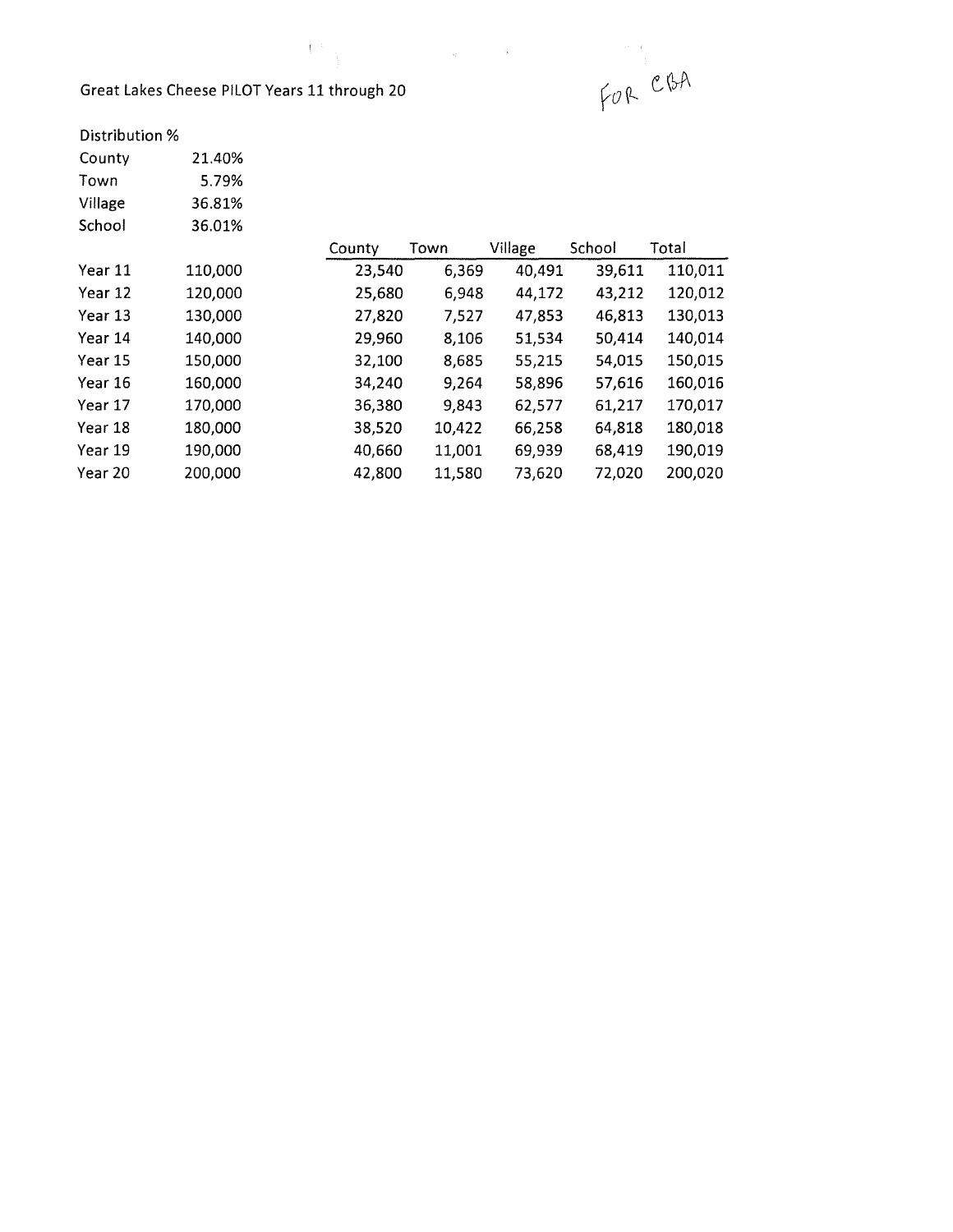

# Board Report

# Table 1: Basic Information

| Project Name                                                       | Great Lakes                                                              |
|--------------------------------------------------------------------|--------------------------------------------------------------------------|
| Project Applicant                                                  | Great Lakes Cheese                                                       |
| Project Description                                                | Construct Production Facility for producing Cheese and<br>Whey Products. |
| Project Industry                                                   | Food Manufacturing                                                       |
| Municipality                                                       | Adams Village                                                            |
| School District                                                    | South Jefferson                                                          |
| Type of Transaction                                                | Tax Exemptions                                                           |
| Project Cost                                                       | \$86,610,000                                                             |
| Direct Employment Expected to Result from Project<br>(Annual FTEs) | 90 (12 created and 78 retained)                                          |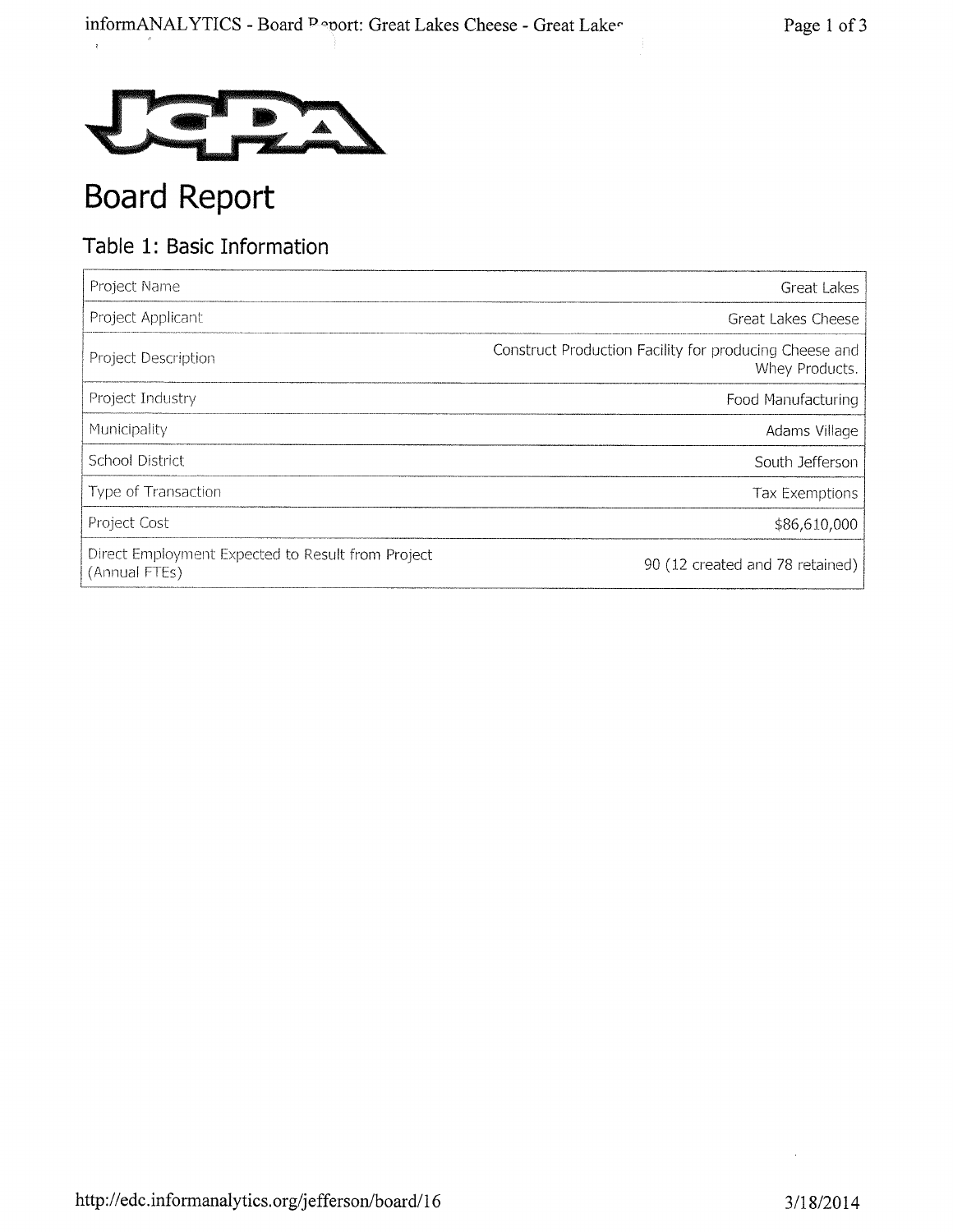Figure 1: Estimated State & Regional Benefits / Estimated Project Incentives (Discounted Present Value\*)



# Table 2: Estimated State & Regional Benefits / Estimated Project Incentives Analysis (Discounted Present Value\*)

| <b>Total State and Regional Benefits</b>        |                                    | \$7,917,695                        |
|-------------------------------------------------|------------------------------------|------------------------------------|
| <b>Total Project Incentives</b>                 |                                    | \$16,631,659                       |
| <b>Projected Employment</b>                     | <b>State</b>                       | Region                             |
| <b>Total Employment</b>                         | 663                                | 663                                |
| Direct <sup>**</sup>                            | 90 (12 created and 78<br>retained) | 90 (12 created and 78<br>retained) |
| Indirect <sup>***</sup>                         | 220                                | 220                                |
| Induced <sup>****</sup>                         | 38                                 | 38                                 |
| Temporary Construction (Direct and<br>Indirect) | 315                                | 315                                |

# Table 3: Estimated State & Regional Benefits (Discounted Present Value\*)

| Total State and Regional Benefits | \$7,917,695 |
|-----------------------------------|-------------|
| Thcome Tax Revenue                | \$3,073,091 |
| Property Tax/PILOT Revenue        | \$1,029,346 |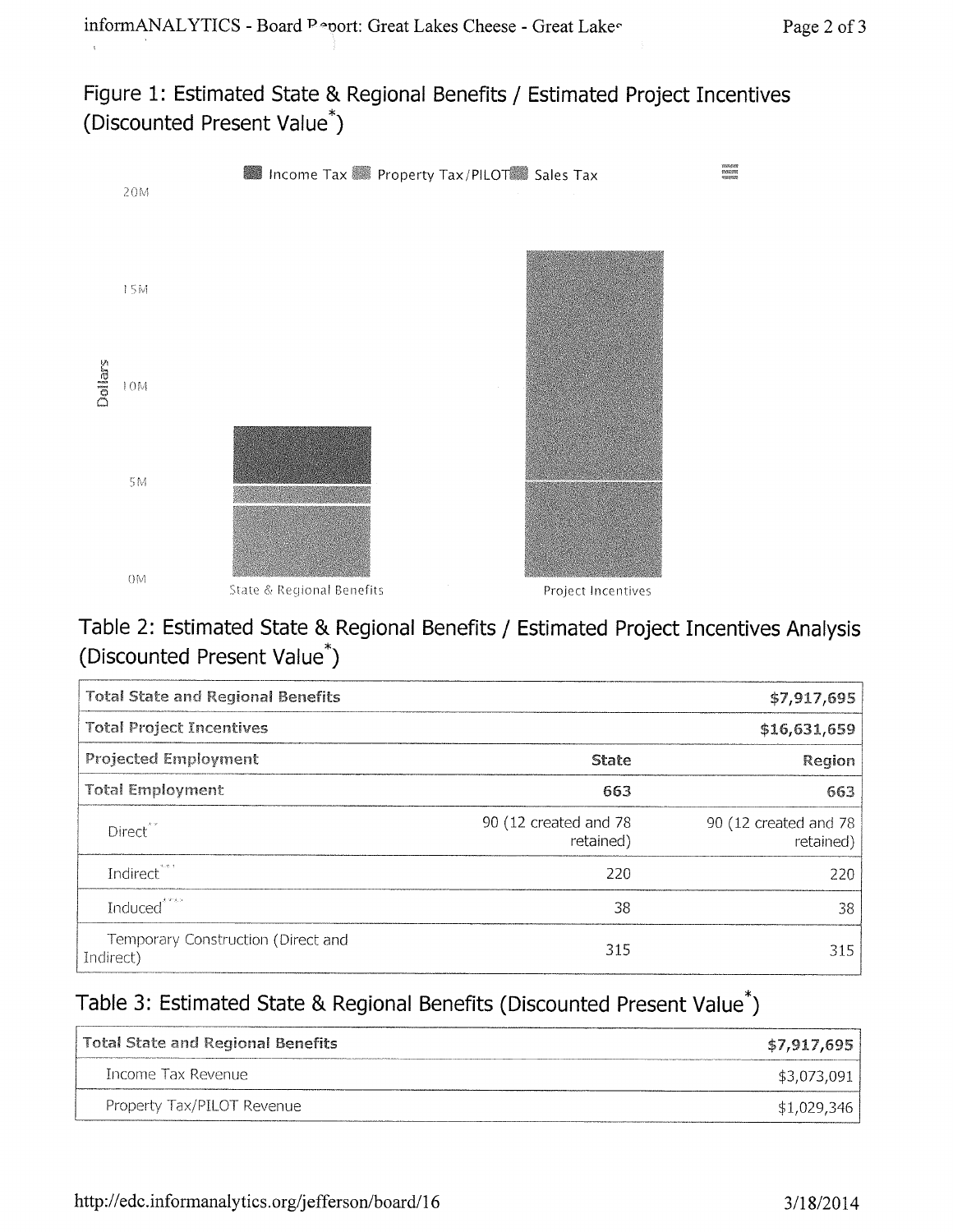Sales Tax Revenue  $$3,815,258$ 

## Table 4: Estimated Project Incentives (Discounted Present Value\*)

| Total Project Incentives | \$16,631,659 |
|--------------------------|--------------|
| Property Tax             | \$11,970,694 |
| Sales Tax                | \$5,074,716  |
| Less IDA Fee             | -\$413,750   |

\* Figures over 20 years and discounted by 3.49%

\*\* Direct - The recipient of IDA assistance adds new jobs to the regional economy and/or retains jobs at risk of being lost to another region.

Investments that result in displacing existing jobs (e.g., most retail and many service sector industries) do not fall under this definition.

\*\*\* Indirect - The recipient of IDA assistance makes purchases from regional firms, which stimulates suppliers to add jobs and payroll that are new to the regional economy or are saved from being lost to competitors outside the region.

\*\*\*\* Induced - The recipient of IDA assistance by adding to and/or retaining payroll stimulates household spending that is new to the regional economy and/or saved from being lost to competitors outside the region.

C) Center for Governmental Research 2014. All rights reserved.

Powered by **InformANALYTICS**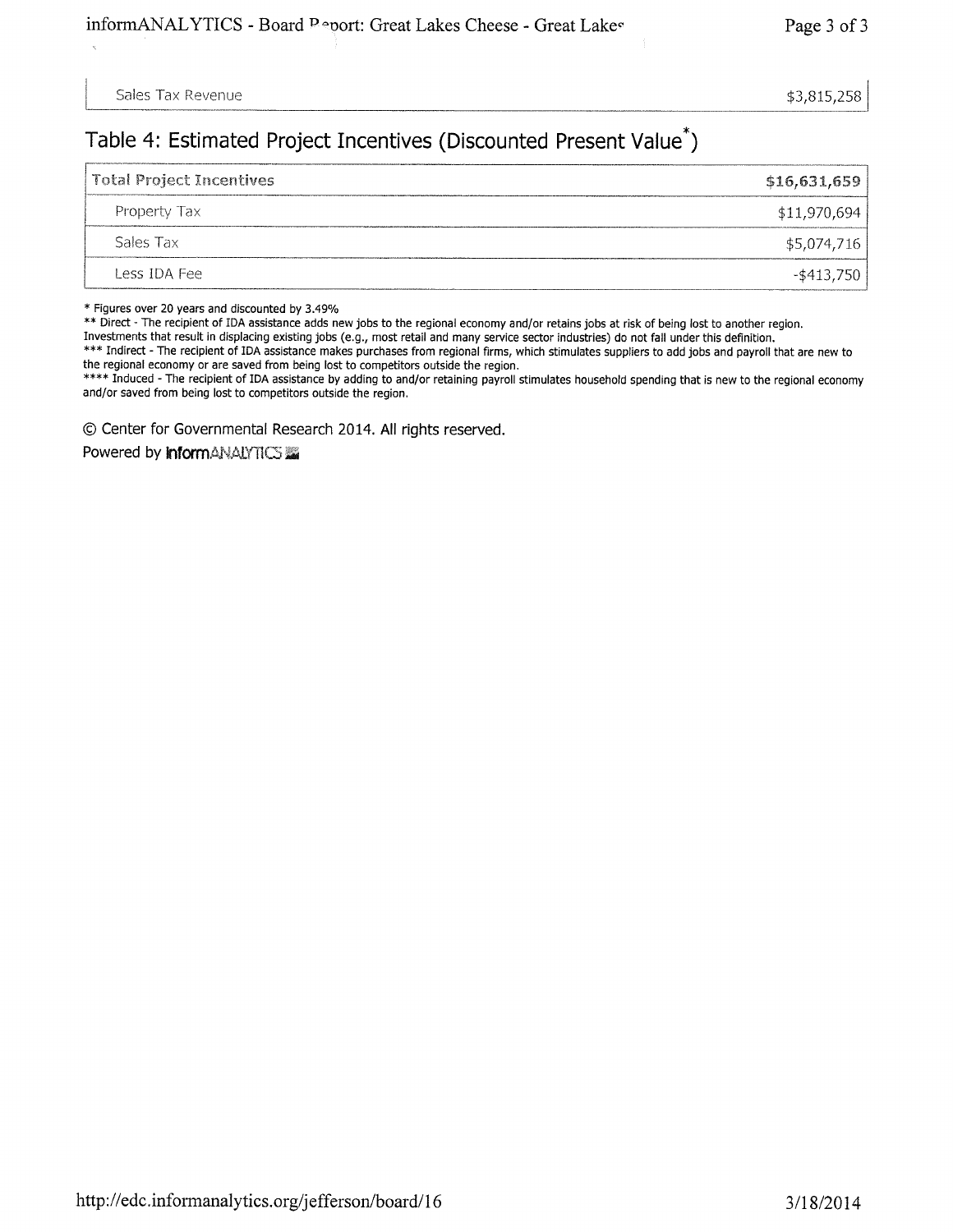REFORM<br>MARINER<br>MANAGER



# Incentives for the Great Lakes Cheese Great Lakes **Project**

| Table 1: Estimated Incentives & Fees |              |  |  |
|--------------------------------------|--------------|--|--|
| <b>Total Project Incentives</b>      | \$17,045,409 |  |  |
| Property Tax                         | \$11,970,694 |  |  |
| Sales Tax                            | \$5,074,716  |  |  |
| <b>Total Project Fees</b>            | \$413,750    |  |  |
| Net Project Incentives               | \$16,631,659 |  |  |

\* Figures over 20 years and discounted by 3.49%.



# Table 2: Estimated Property Tax Paid\*\*

| Year           | <b>Existing Property</b> | Improvement | Total     |
|----------------|--------------------------|-------------|-----------|
| $\mathbf{1}$   | \$51,742                 | \$48,257    | \$99,999  |
| $\overline{2}$ | \$51,742                 | \$48,258    | \$100,000 |
| 3              | \$51,742                 | \$48,258    | \$100,000 |
| 4              | \$51,742                 | \$48,258    | \$100,000 |
| 5              | \$51,742                 | \$48,258    | \$100,000 |
| 6              | \$51,742                 | \$48,258    | \$100,000 |
| 7              | \$51,742                 | \$48,258    | \$100,000 |
| $8\,$          | \$51,742                 | \$48,258    | \$100,000 |
| $\mathfrak g$  | \$51,742                 | \$48,258    | \$100,000 |
| $10\,$         | \$51,742                 | \$48,258    | \$100,000 |
| $11\,$         | \$51,742                 | \$58,269    | \$110,011 |
| 12             | \$51,742                 | \$68,270    | \$120,012 |
| 13             | \$51,742                 | \$78,271    | \$130,013 |
| 14             | \$51,742                 | \$88,272    | \$140,014 |